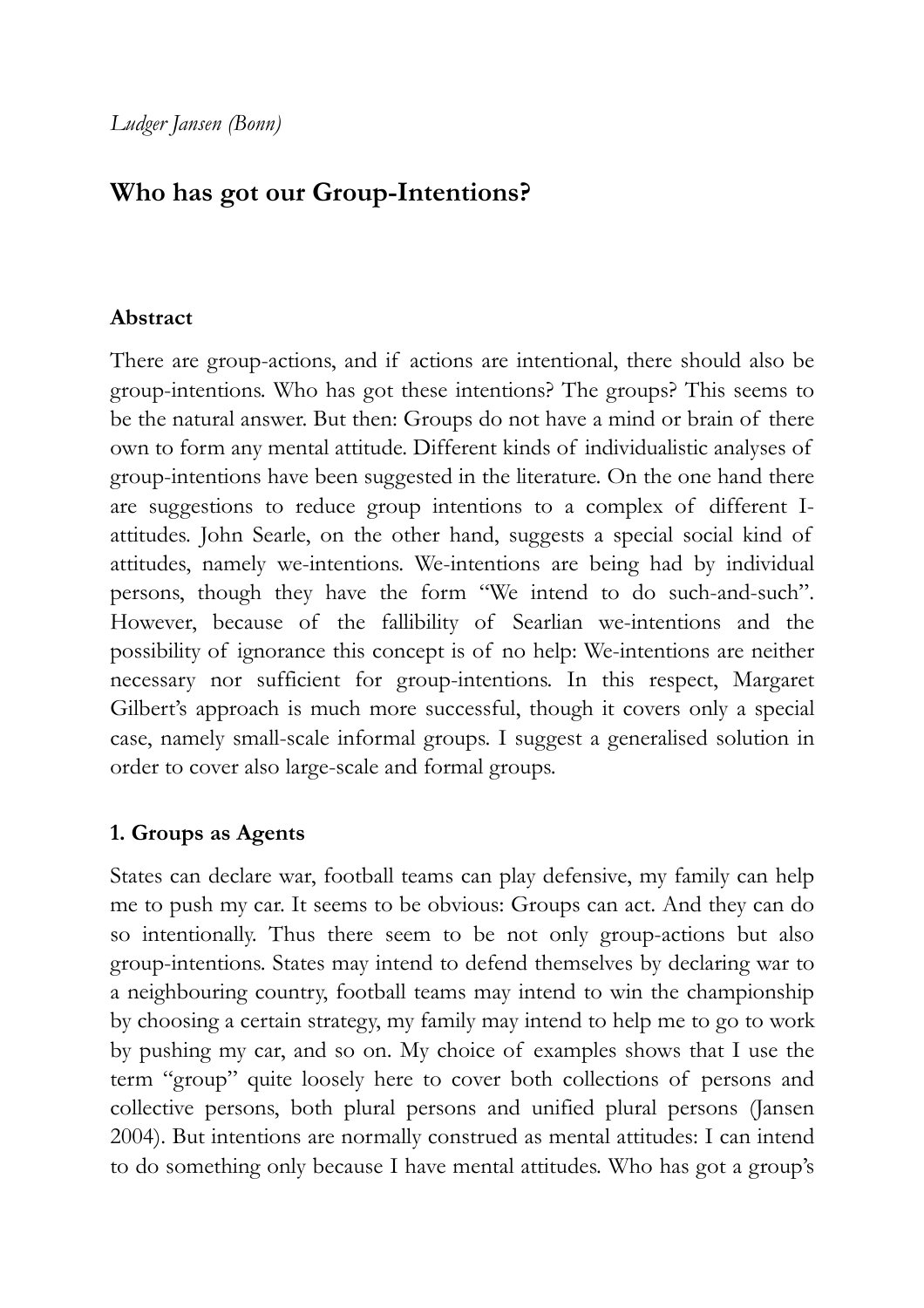intention? The group? This seems to be the natural answer. But groups do not have a mind or brain on their own. Witness on this, e.g. John Searle:

"And how could there be any group mental phenomenon except what is in the brains of the members of the group? [...] One tradition is willing to talk about group minds, the collective unconscious, and so on. I find this talk at best mysterious and at worst incoherent. [...] there cannot be a group mind or group consciousness. All consciousness is in individual minds, in individual brains." (Searle 1990; quotes from pp. 402, 404, 406)

One response to this is the attempt to reduce the group-intention in Lewisstyle (Lewis 1969) to the individual I-intentions plus mutual knowledge of them:

We two do F if and only if

(i) I do (my part of)  $F$  and you do (your part of)  $F$  and

(ii) I know that you do (your part of) F and you know that I do (my part of) F, (iii) you know that I know that you do (your part of) F and I know that you know that I do (my part of)  $F$ , and so on.

There are several problems with such an account:

- (1) The analysis of mutual knowledge in terms of individual attitudes requires an infinity of conjuncts. Can such an infinitistic analysis be plausible for finite minds?
- (2) How can even an infinity of I-attitudes give rise to a we-attitude? How comes that we have feelings of group membership, of co-operations etc., if all there is are I-attitudes? (Searle 1995, 24)
- (3) All requirements for I-intentions and mutual knowledge may be fulfilled without a group-action and thus a group-intention being present (Searle 1990, 404 against Tuomela/Miller 1988). Imagine two fishermen, sitting accidentally near each other at a small lake. They both fish in this lake. They see each other and maybe even talk to each other, thus they mutually know that they fish in this lake. But they do not fish *together*.

The last two points, (2) and (3), give evidence that the existence of a complex of individual I-intentions is not sufficient for the existence of a groupintention, though it may be necessary.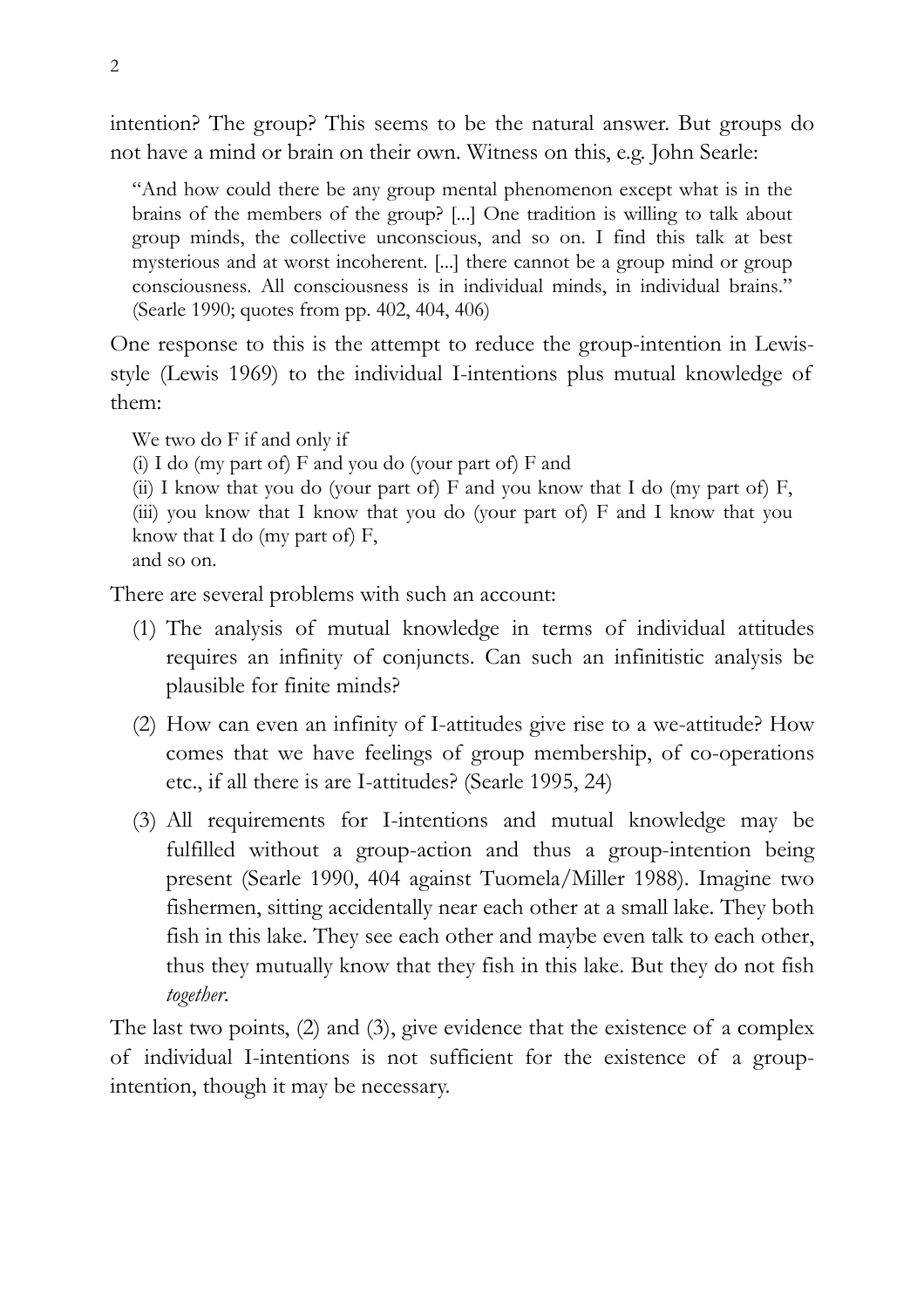#### **2. We-Intentions and Their Properties**

Because of the difficulties of the attempt to reduce group-intentions to the individuals' I-intentions, John Searle suggests to analyse group-intentions in terms of we-intentions. Every member of the football team may say "We have the intention to win the championship" and every member of my family may say "We intend to push the car". By saying this, or so Searle says, these persons express one of their we-intentions. A Searlian we-intention is, in a sense, as individualistic as the common I-intentions: it is an intention had by an individual mind; its bearer is an individual person. But, as its name indicates, a we-intention is an intention not in the first person singular, but in the first person plural. Searlian we-intentions have the following properties:

- (1) Searle builds his theory of collective intentionality upon a *methodological individualism*. He is committed to "an ontology and metaphysics based on the existence of individual human beings as the repositories of all intentionality, whether individual or collective" (Searle 1990, 407). Thus, we-intentions have *individual bearers.*
- (2) In addition, Searle embraces a *methodological solipsism*. There is no valid inference from our intentions to what is actually going on in the world. Even a brain in a vat can have any kind of intentionality, including weintentions (Searle 1990, 407-8).
- (3) Thus, there is *no infallibility* with regard to our intentions: "[...] I could have all the intentionality I do have even if I am radically mistaken, even if the apparent presence and co-operation of other people is an illusion" (Searle 1990, 407). Don Quixote is wrong with both of "I intend to fight that giant" and "We, Quixote and Sancho, intend to fight that giant", in that there is no giant to fight against. With regard to the we-intention, Don Quixote makes the additional mistake of wrongly assuming that Sancho Pansa is also up to fight the giant. Of course, he is not. This is, however, only a modest error with regard to we-intentions. A lunatic may even hallucinate those people with which he feels connected via a we-intention: "Collective intentionality in my head can make a purported reference to other members of a collective independent of the question whether or not there actually are such members." (Searle 1990, 407) These two possibilities to err are special to we-intentions; no similar error can occur with I-intentions.
- (4) On the other hand, there is *no omniscience* about the intentions of the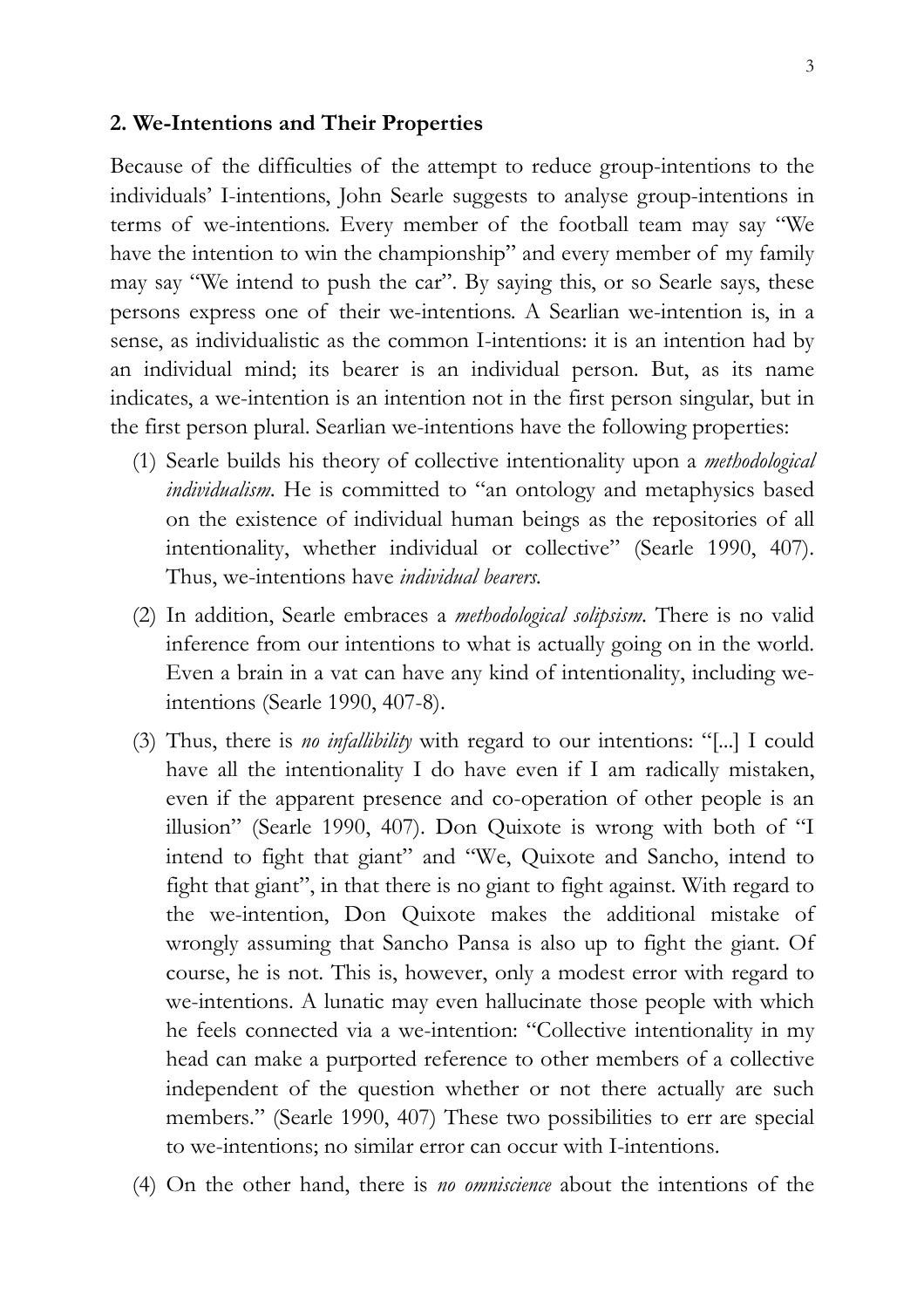groups I belong to. An academic society of which I am a member may decide to merge with another society without a corresponding weintention existing in my mind.

- (5) Searle aims at incorporating we-intentions in the wider framework of his theory of intentionality (as presented in Searle 1983). Thus he considers we-intentions as having *causal relevance* for the intended actions to come about.
- (6) If we-intentions have causal relevance, they should also have *explanatory relevance* and *predictive force* with regard to the intended actions.
- (7) Finally, we-intentions may have *moral relevance* for the evaluations of the intended actions within, say, a Kantian framework.

#### **3. Are Group-Intentions based on We-Intentions?**

We have seen that group-intentions and we-intentions are not quite the same. But maybe group-intentions are based on our we-intentions? Is it feasible that group-intentions come about by the members having certain we-intentions?

Firstly, are we-intentions sufficient for group-intentions? Certainly, the weintention of a single individual is not sufficient for the existence of a groupintention. This is due to the methodological solipsism in Searle's account of we-intentions. In case a person hallucinates the entire co-operating group, the group-intention is at best hallucinated. But even if the group itself is not hallucinated, the individual may still be wrong in his supposition of a collective intention: the we-intention might not be shared by other members of the group. How many members of a group have to have corresponding we-intentions for there to be a group-intention? Does the majority suffice? Do all group-members have to have the corresponding we-intentions? I will argue that not even this is enough. Even if all group-members have the corresponding we-intention the group-intention can still fail to exist. If all members of parliament dream of a debate, at the end of which all of them vote for signing a peace-contract, each of them may form the we-intention "We intend to sign the peace-contract". The respective group-intentions of the parliament or the nation do not exist: Group-intentions of nations come into existence by actual votes of members in parliament, not by votes only dreamed of.

Secondly, are we-intentions necessary for group-intentions? On the one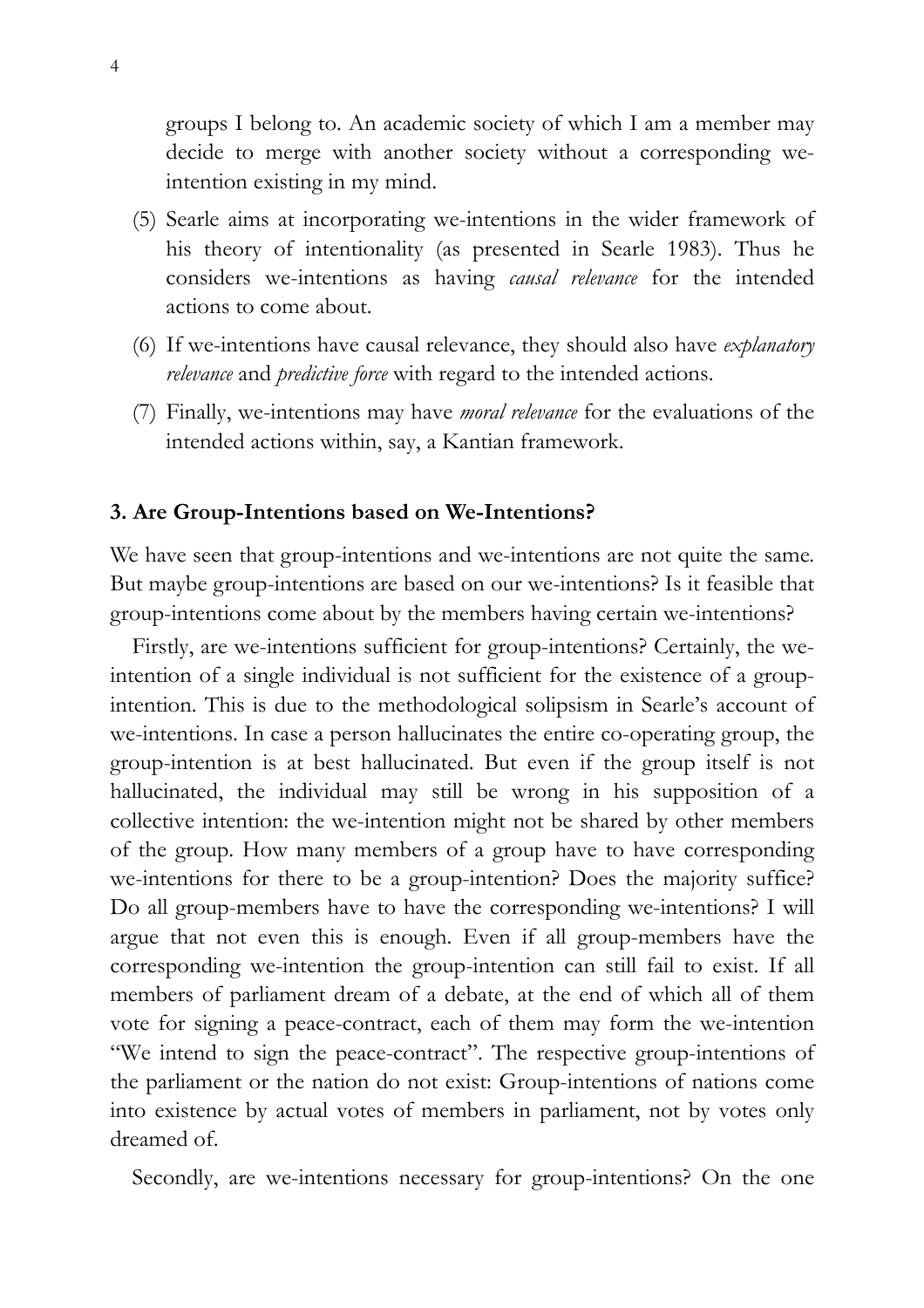hand, it seems to be plausible that the members have certain we-intentions if the group is to have a corresponding group-intention. If no member of my family has the we-intention "We intend to push the car", it would be highly implausible that there is a corresponding group-intention of my family. On the other hand, if ignorance of the members about group-intentions is possible, there may be members that do not have corresponding weintentions. A state's intention may be formed by a vote in parliament. But a member of parliament who slept over the vote has had no opportunity to form his personal we-intention. Thus there may be several group-members that do not have the corresponding we-intentions. Moreover, if a state is not a democracy but a dictatorship, the nation's intention may even be formed by the will of the dictator alone. In this case there may even be no citizens with corresponding we-intentions. Nor does the dictator have to have a corresponding we-intention. His intention might be a plain I-intention like "I intend to rise taxes" instead of a we-intention like "We intend to pay more taxes". We-intentions are thus neither sufficient nor necessary for the existence of a group-intention.

# **4. Group-Intentions and Their Properties**

I have argued that group-intentions are to be distinguished from weintentions. To get a grip on group-intentions themselves, we should now discuss the properties of group-intentions. Now, one of the peculiarities about group-intentions is that it is so difficult to tell who is the bearer of these intentions. Another peculiarity of group-intentions is that there may be even a complete lack of corresponding I-intentions, as has been observed by Margaret Gilbert:

"[...] there could be a shared intention to do such-and-such though none of the participants personally intend to conform their behavior to the shared intention." (Gilbert 2000, 18)

Thus, such a "shared intention" is not an intention of any of the participants. Gilbert ascribes such shared intentions to what she calls "plural subjects", to groups of people. The crucial mechanism for this is Gilbert's "schema S":

For the relevant psychological predicate "X" and a group of persons, members of this group may truly say "We X" with respect to this group, if and only if the members of the group are jointly committed to X-ing as a body (generalised version of Gilbert 2000, 19).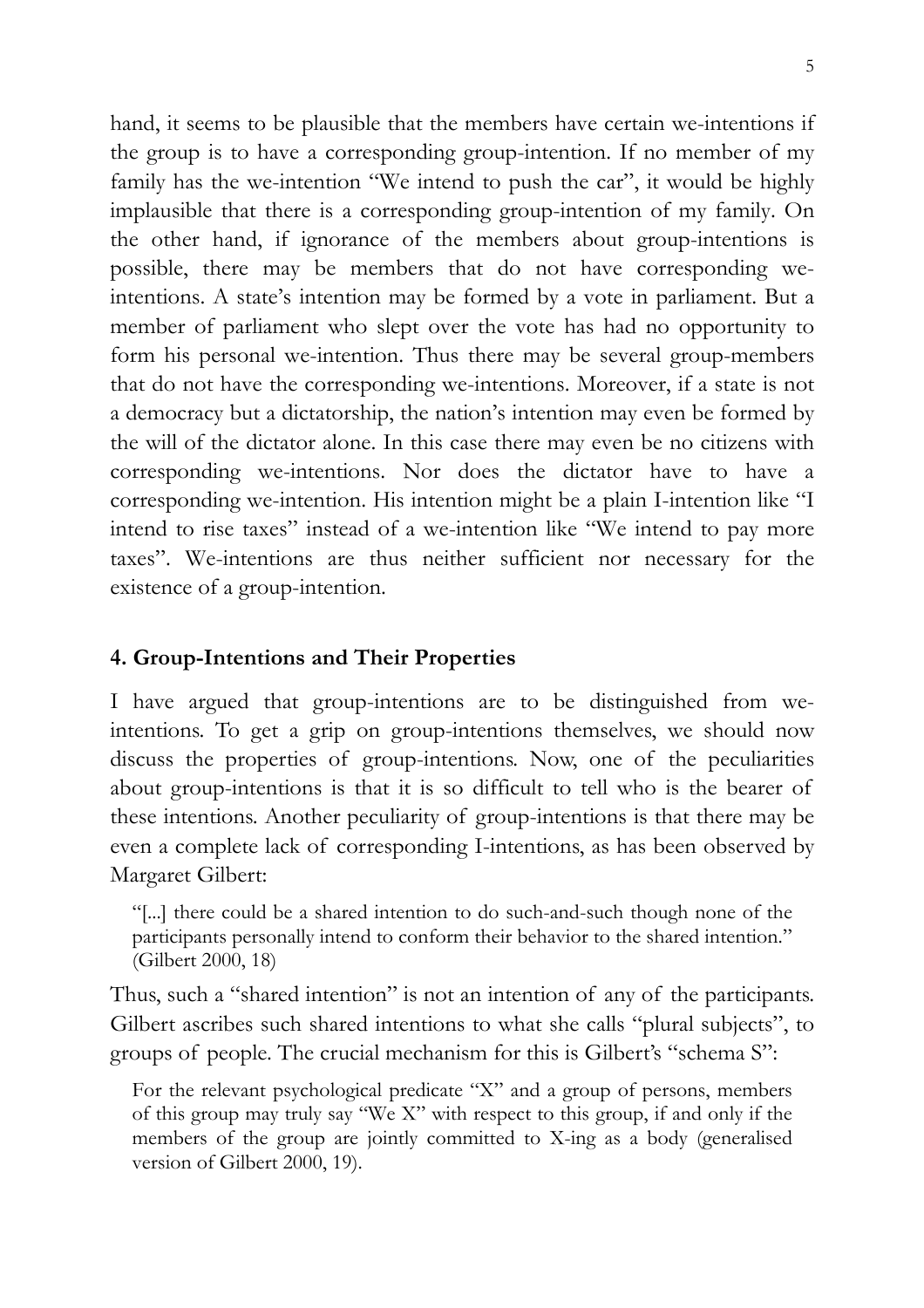Gilbert's analysis perfectly fits to small-scale informal groups, where groupintentions arise from mini-contracts based on communication between and agreement of all the group-members. For Gilbert, "walking together" is "a paradigmatic social phenomenon" (Gilbert 1992, title): If Ann and Bill arrange to go for a walk together, the two of them form a plural subject that goes for a walk. Ann and Bill are jointly committed to do this walking, even if both make up their mind because of, say, the long distance. Nevertheless, the joint commitment remains valid till further negotiations between Ann and Bill bring about a new group contract (Gilbert 2000, 26). Till then, being part of the plural subject brings certain deontic constraints with it:

"First, each participant has an obligation not to act contrary to the shared intention. More positively, each has an obligation to promote the fulfilment of the shared intention as well as possible. Second, corresponding to these obligations are rights or entitlements of the other parties to the appropriate performances. Third, if one participant does something contrary to the shared intention, the others have a special entitlement to rebuke that person. [...] Participants in a shared intention understand that they are not in a position to remove its constraints unilaterally." (Gilbert 2000, 17)

But not in all cases of group-intentions these deontic constraints obtain. Again, if an academic society I belong to decides to merge with another society, I am free to oppose this merging. I may publicly speak up against it, I may even go to court, or give up my membership. Mutual communication is no longer possible in large-scale systems, even in academic societies, and it is no longer mandatory in formal groups. Formal groups may have fixed procedures to establish their intentions. In democracies the majority (of members of parliament) decides, in dictatorships the dictator decides alone. Academic societies usually are constituted democratically, small companies often are constituted dictatorially: the owner decides what the company will do. In such examples, a group's intention may not be shared by individual members, and members may even have a right to oppose group-intentions.

# **5. Group-Intentions: Emergent System Properties**

I argued in section 3 that group-intentions are not necessarily constituted by we-intentions. And section 4 led to the result that group-intentions are not in every case brought about by the "sharing" of intentions by means of joint commitments. The positive result was that there may be different procedures how groups establish what counts as their intention. We can thus modify Gilbert's schema S in order to fit to this variety of different cases: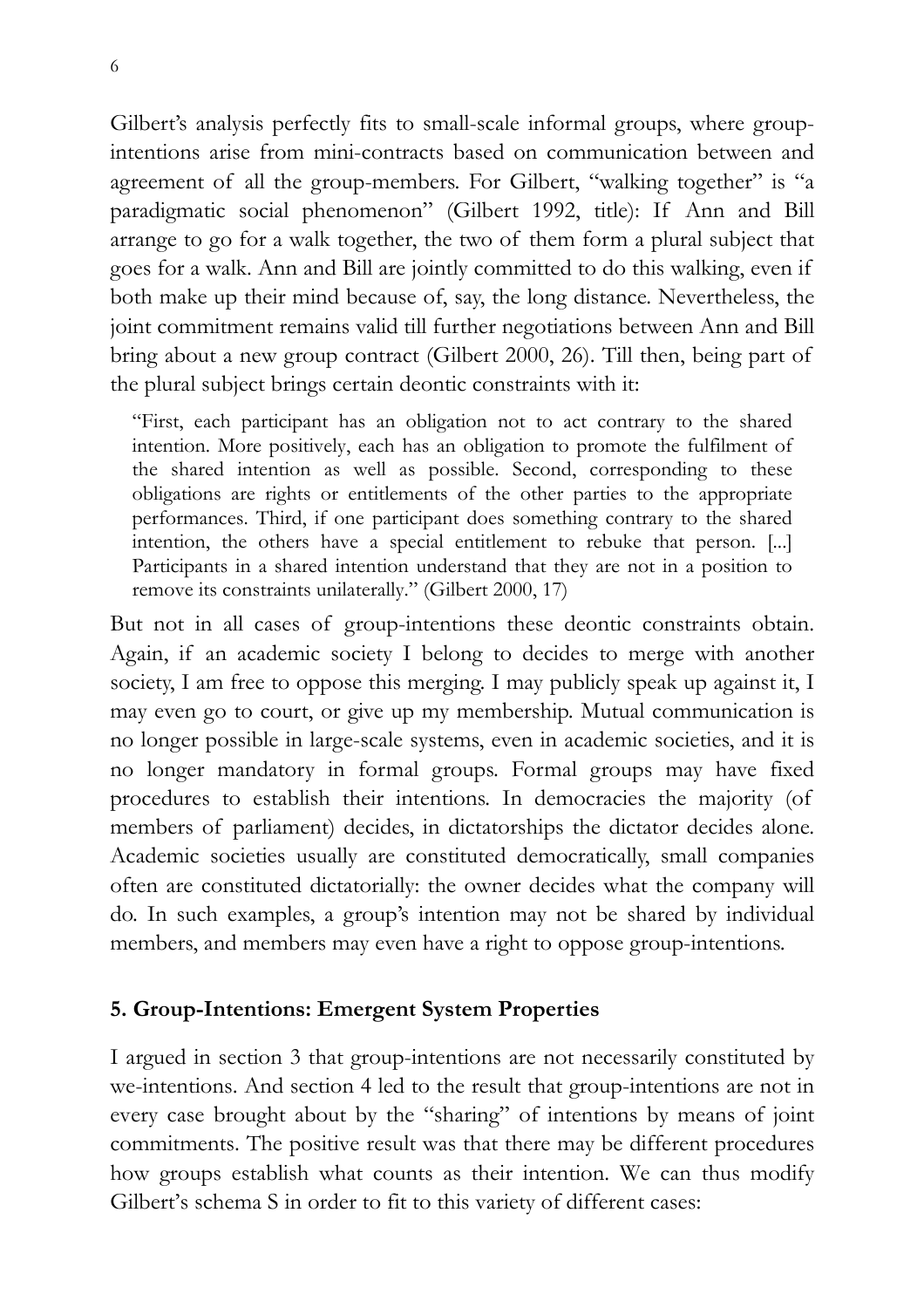For a group G of group-type T it might be truly said that G intends to do F, if and only if the procedure appropriate to the group-type T of G brought it about that G intends to do F.

In this new schema, the group-type plays a crucial role. If members of parliament want to bring forward a certain motion, they have to obey certain formalities, regulated in the constitution. If, however, the same members of parliament want to go for a walk, these formalities are out of place. In this case, personal communication leading to joint commitment is the appropriate procedure. Thus, Gilbert's schema S is a special case of my own suggestion.

There is a variety of procedures that may bring about group-intentions. If a group does not have such procedures, there cannot be intentions of this group. This is, e.g., the case for a large-scale informal group, like the visitors of a football match: As they form an informal group, there is no procedure they could follow to form a group-intention. And as they have so many members, they cannot form a group-intention by personal communication leading to joint commitment.

Again: Who is the bearer of group-intentions? I have argued that groupintentions are not reducible to we-intentions of group-members, and that group-intentions are reducible to shared I-intentions only in the special case of small-scale informal groups. Thus, group-intentions must not be attributed to the group-members. This suggests that the natural answer, maybe, was not that bad at all: Group-intentions do have to be attributed to the groups. This does not commit us to postulate that groups have a mental life of their own, independent of the mental life of individuals. On the contrary, group intentions are brought about by the mental life of individuals. They are not reducible to the intentions of the individuals, but they emerge from speech acts and other symbolic interactions of the individuals, like promising or voting. They are, however, no properties of the individual persons, but properties of the collectives, of the whole system these individuals constitute. Thus, group-intentions are emergent properties in the technical sense: They are properties of the systems, not of the constituents, they come about by interactions of the parts, but they are of a kind that cannot be attributed to individual persons, but only to systems of such.